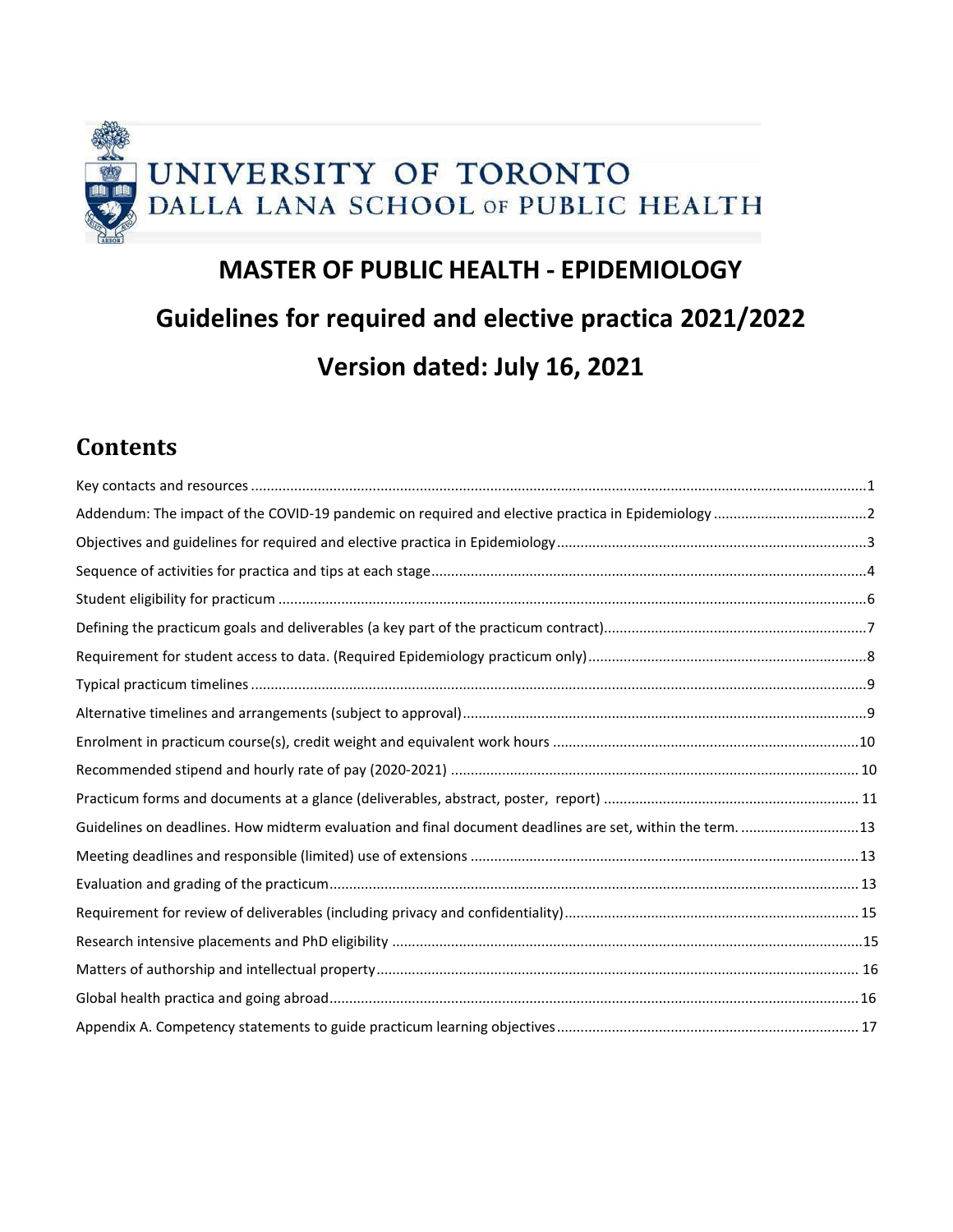# <span id="page-1-0"></span>Key contacts and resources

# **Sarah Ko**

Practicum and Professional Development Officer

E-mail: Practicum.dlsph@utoronto.ca;

Office phone: 416-978-8844

**Jennifer Brooks** MPH Epidemiology Program Director; and Course Coordinator for Practicum courses (MPH

Epidemiology) (preferred method of contact)

E-mail: [jennifer.brooks@utoronto.ca](mailto:jennifer.brooks@utoronto.ca)

Office phone: 416-978-1785

# **Key reference materials and resources:**

1. DLSPH MPH Epidemiology Program Handbook. See latest version onlin[e:](http://www.dlsph.utoronto.ca/program/mph-epidemiology)

<http://www.dlsph.utoronto.ca/program/mph-epidemiology>

- *2.* Public Health Learning Network <https://phln.utoronto.ca/home/home.htm>
- 3. To learn more about practicum process, recommended pay, supervisor`s experience and to see past practicum opportunities visit [http://www.dlsph.utoronto.ca/programs/mph-health-promotion-and](http://www.dlsph.utoronto.ca/programs/mph-health-promotion-and-epidemiology-practicum/)[epidemiology-practicum/](http://www.dlsph.utoronto.ca/programs/mph-health-promotion-and-epidemiology-practicum/)
- 4. Graduate Department of Public Health Sciences Student Handbook (See current year on DLSPH website) 5. School of Graduate Studies Student Wellness Portal
	- <http://www.sgs.utoronto.ca/currentstudents/Pages/wellness-portal.aspx>
- 6. Other information resources for Graduate Students <http://www.sgs.utoronto.ca/currentstudents/Pages/default.aspx>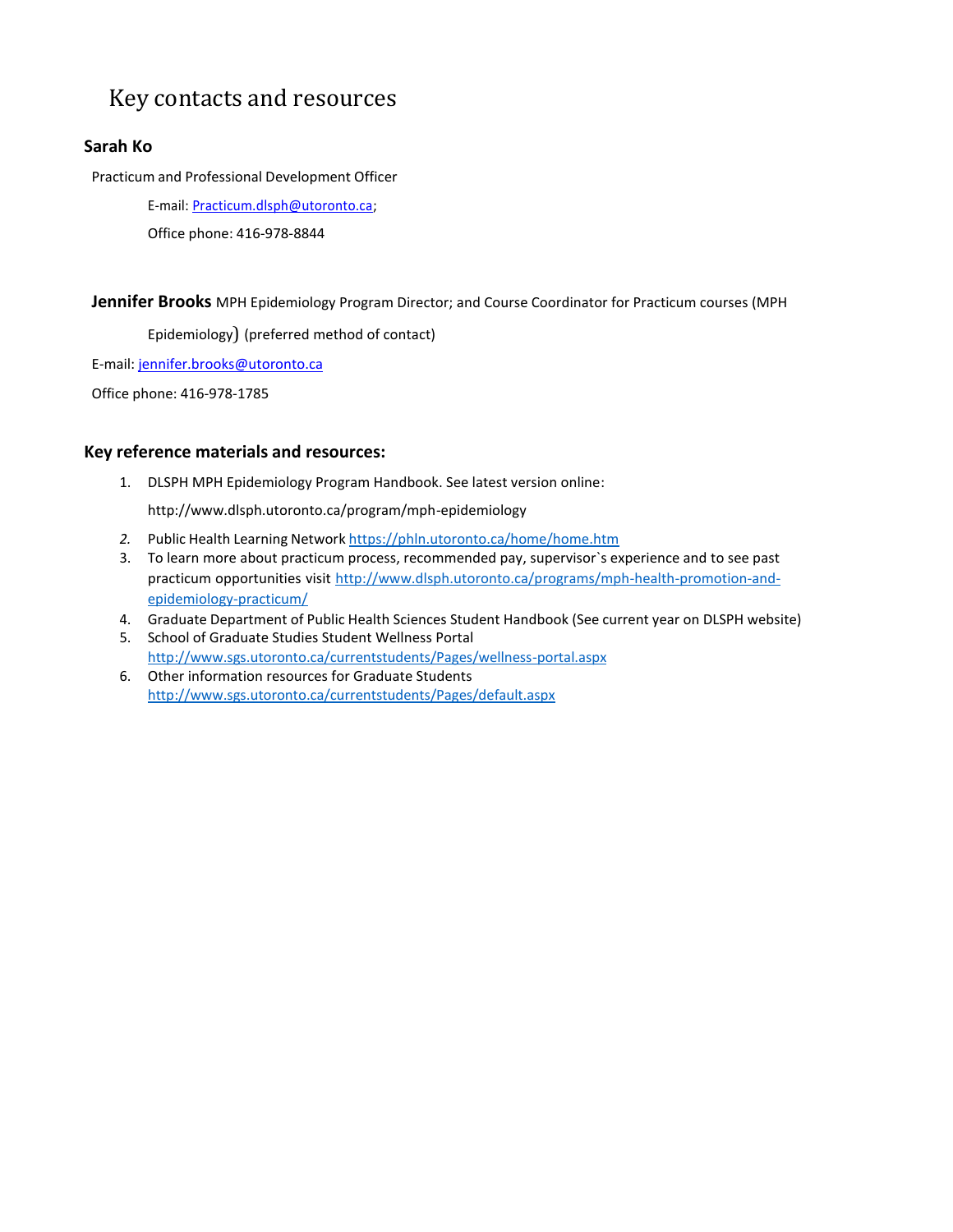# <span id="page-2-0"></span>Addendum: The impact of the COVID-19 pandemic on required and elective practica in Epidemiology (April 2021)

The situation regarding the COVID-19 pandemic is ever changing. The Program Director, Practicum Officer and Associate Dean of Academic Affairs are working to keep students up to date as policies and deadlines adapt to this change.

Year 1 MPH students who are able to complete their first required practicum in the summer of 2021 will be enrolling in practicum for the summer session. These will be remote placements unless specific approval for an in-person placement has been received from the Program Director and the Associate Dean of Academic Affairs.

MPH students who cannot participate in a practicum this summer will be allowed to complete their required practicum in Year 2. Year 1 students who cannot participate in a summer practicum will be short 2 FCEs and can earn these credits one of two ways: 1) coursework over the summer, or 2) taking a second practicum summer 2022. The summer 2022 term will not add tuition or fees for those in the 2 year MPH, but will delay graduation to November 2022.

As the situation evolves, we will update students on the potential impact on future practicums (e.g., Winter and Summer 2022).

During this time, we are working to be as flexible as possible to meet the training needs of our students all to allow students to meet the program requirements within their given timeframe. Please reach out to the Program Director (Jennifer Brooks) or the Practicum Officer (Sarah Ko) if you need additional guidance during this time.

# **Tips for Working Remotely**

- Go easy on yourself
- Prioritize mental and physical health
- Have a space in your home that is just for work
- Make a schedule and have a routine
- Take breaks!
- Stay connected to friends, peers, family, co-workers etc.
- Focus on tasks you can do from home

# **Additional Resources**

- 1. [Guide to Working from Home for Graduate/Postdoctoral](https://www.sgs.utoronto.ca/wp-content/uploads/sites/253/2020/04/Guide-to-Working-From-Home-for-Graduate_Postdoctoral-Researchers.pdf) **[Researchers](https://www.sgs.utoronto.ca/wp-content/uploads/sites/253/2020/04/Guide-to-Working-From-Home-for-Graduate_Postdoctoral-Researchers.pdf)**
- 2. SGS [Coronavirus](https://www.sgs.utoronto.ca/covid19/) (COVID-19) Updates
- 3. Essential Guide for Grad Students [2019-2020](https://www.sgs.utoronto.ca/wp-content/uploads/sites/253/2019/07/EssentialGuideforGrads.pdf)
- 4. SGS [Graduate](https://www.sgs.utoronto.ca/resources-supports/wellness-portal/) Wellness Portal
- 5. SGS **[Financial](mailto:sgs.financial.assistance@utoronto.ca) Aid and Advising**
- 6. SGS Student [Academic](mailto:graduate.information@utoronto.ca) Services [Office](mailto:graduate.information@utoronto.ca) 7. [Emergency assistance grants](https://www.sgs.utoronto.ca/awards/sgs-emergency-grant/) are available for students impacted by COVID-19 and who need immediate short-term financial relief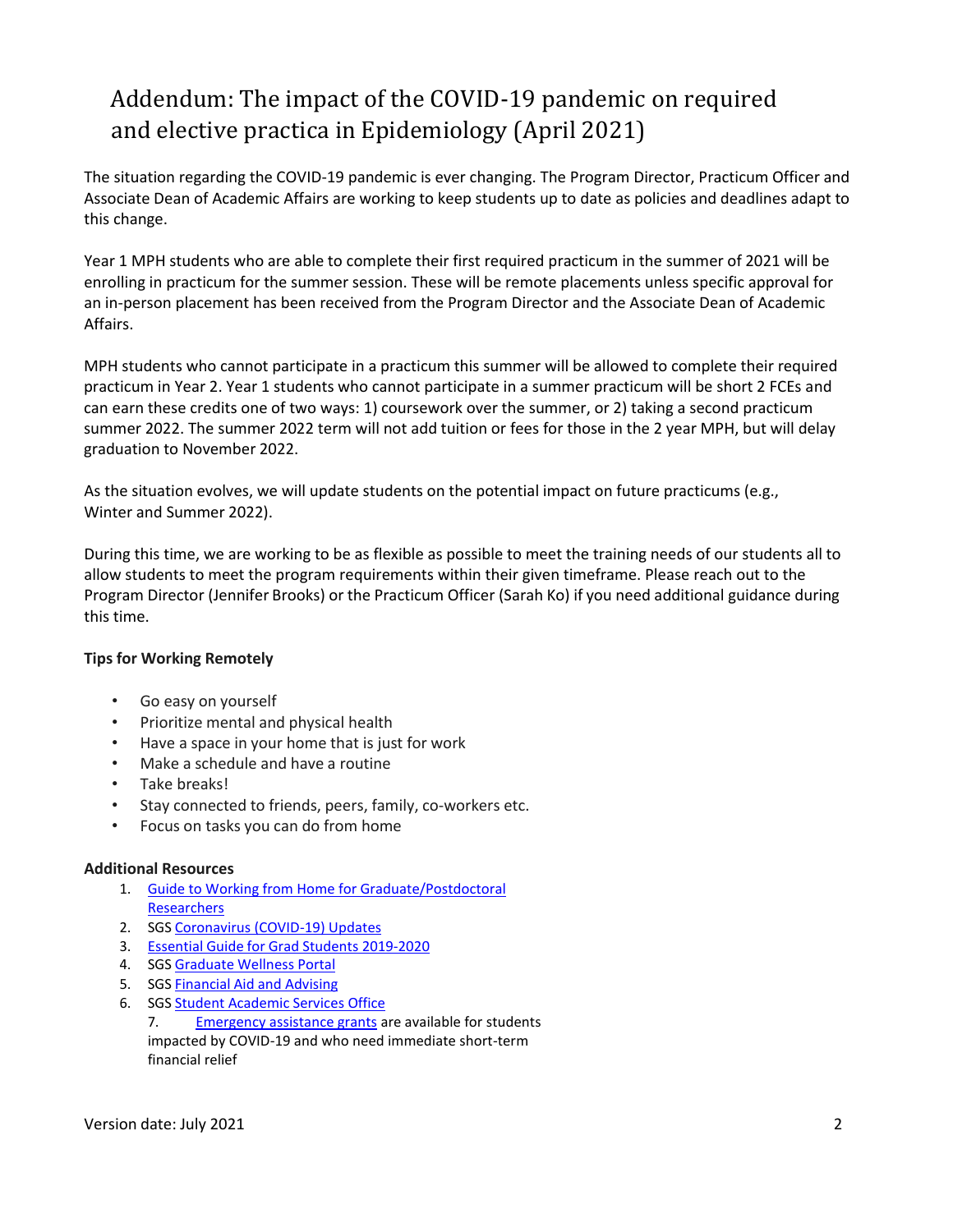# <span id="page-3-0"></span>Objectives and guidelines for required and elective practica in Epidemiology

The practicum component of the MPH is a key part of students' learning process. It is where students can gain skills in real public health practice settings, with the support of a field supervisor. Practica are designed to provide the students with an opportunity to:

- 1. Apply and synthesize the theories, knowledge, concepts, principles and methods learned in their courses; and,
- 2. Develop or hone professional and/or research skills appropriate to their areas of interest

Placements are work/study placements and may be undertaken in a wide variety of settings including at the University, at academic research centres, in government offices and government-funded agencies, with community or charitable organization, with domestic or international non-government agencies (NGOs) and even approved private sector employers. The work done may be described as research, surveillance, monitoring and evaluation, quality assurance or other terms. All approved placements will challenge students to apply the epidemiologic methods, concepts and skills addressed in courses, and also develop professional, workplace, skills and build contacts. For more information on program competencies, see *Appendix A. Competency Statements to Guide Practicum Learning Objectives.*

### **Required practicum**

A minimum of one required practicum placement (also called "Practicum 1") is completed by all MPH students.

For MPH students in Epidemiology, the required practicum must fulfil the following criteria:

- The student will perform some quantitative data manipulation and/or statistical analysis (using primary data collection or secondary analysis of existing data).
- The student must contribute to one or more substantial works of writing. This may be original research or report(s) authored by the agency or a working group. Publication and authorship by the student are both neither required nor guaranteed. Authorship policies vary according the terms of the employment or placement and of the agency or employer.
- Students must present their completed or work in progress. This includes informal presentation and conversation about work in progress with supervisors and co-workers. This should also include a formal presentation at the site of the practicum, or elsewhere inside or outside the university. All students prepare a poster presenting a summary or specific aspects of the work completed (whether or not the poster is presented, publicly).
- The overall work completed at the placement must allow the student to apply epidemiologic concepts and skills and promote the competencies of the MPH Epidemiology program. MPH competencies for epidemiology are listed in the MPH Program Handbook, and are updated periodically.

Every student is guaranteed one placement which meets the criteria for the required practicum, within the normal completion time for the MPH (two years for full time students). We cannot guarantee that the student will have all their preferences met in terms of preferred subject area, activities, supervisor or location. Opportunities posted through the Practicum Office are subject to availability and are competitive. There is no guaranteed payment or stipend.

### **Elective practicum**

Elective practicum placements are taken by many students, typically as the second placement before graduation (Winter term of second year for full-time students). For the elective practicum, there is greater flexibility in terms of the context and specific objectives. An approved placement will allow the student to apply skills which are more broadly relevant to research or professional work in public health. Students are not guaranteed a second placement. In recent years, there have been enough placements advertised through the program to allow most students to do two placements. Students are encouraged to arrange their own second placement, but must work with the Practicum Officer to ensure the placement can be approved. Students who have completed a required placement are not permitted to apply to the posted list for first time students in summer term.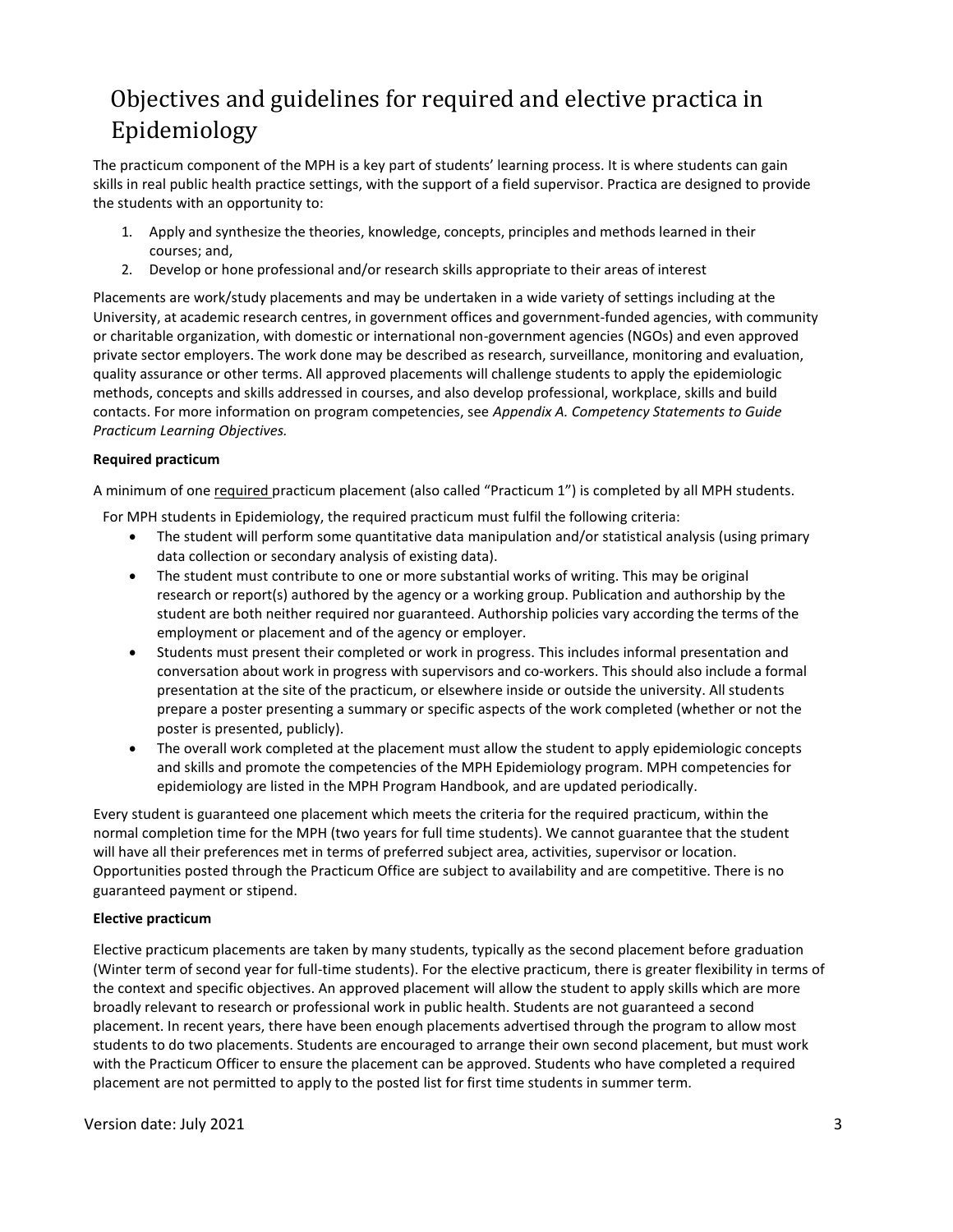# <span id="page-4-0"></span>Sequence of activities for practica and tips at each stage

# **Identifying a potential placement**

First year students must follow the instructions and timeline for practicum activities presented at meetings and workshops run by the Program Director and Practicum Officer. These sessions will start by October of the first fall term. Incoming MPH Epidemiology students should expect that they will complete their first required practicum from a database (the Public Health Learning Network [PHLN]) of suitable opportunities provided to the current year's eligible class. Posted opportunities will be opened up to first year students in January after fall term grades are approved. New positions can appear at any time during the winter term. First year students must not make commitments to any placement without consulting with the Practicum Placement Officer and Program Director.

A second, elective practicum is not guaranteed and students are typically expected to make their own arrangements. Approved practicum opportunities suitable for upper year Epidemiology students for the winter term are also listed in the PHLN. In recent years, there have been enough positions advertised through the Practicum Office to satisfy the needs of upper year Epidemiology students. Students who have identified their own elective placement must work closely with the Practicum Officer as early as possible to allow time for approvals.

It is not uncommon for incoming students to apply or have applied for research scholarships/fellowships describing research interests and identifying one or more potential research mentor. Scholarship applications are always encouraged. However, research work completed for practicum credit must first satisfy the practicum guidelines and be approved by the Program Director and Practicum Officer. It may not always be possible to earn practicum credit while completing research or other work arranged outside of the practicum process. With or without scholarship money, we will try to enable students to pursue research or professional work in areas that interest them. It is also not necessary for students to identify a supervisor, practicum or research topic early in the MPH program. Actually, we discourage most students from making commitments too early. Most students should use the first year of the MPH to explore options.

Students may present novel practicum placements (e.g., first practicum student for the agency, supervisor or location) to the Practicum Officer. In this instance, it is often necessary to establish new affiliation agreements and approvals from other University offices. This takes time and cannot always be completed by the proposed start date but we will always try to make it work. For novel international placements, both the Practicum Officer and Office of Global Public Health Education and Training (OGPHE&T) will both be involved. (See also the section on Global Health and Going Abroad, in this document).

### **Applying to positions**

By the time students are applying to positions, they will have been offered several hours of professional development sessions on CVs, interview skills, etc. Students must apply to specific placements, always following the specific instructions posted with each opportunity. It is common for students to have to apply for several positions. It is common for students to have to apply for positions over several weeks or months and it is common for new positions to appear in the database at any time of year.

Please try not to schedule interviews during class time. Supervisors know they are recruiting students. We ask them to be flexible and minimize academic harm to students who may spend many hours pursuing placements. When invited to an interview that conflicts with class, tutorials or exams, the student may ask, politely, if the interview can be moved to avoid conflict. If the conflict cannot be resolved, the student must inform the affected course instructor(s) and may be required to present evidence that the attempts to avoid the conflict were unsuccessful. The Practicum Officer and Program Director can be called upon to help guide and support students in awkward situations.

### **Setting the practicum activities, deliverables and competencies (i.e., negotiating the learning contract)**

The position posting and interview should give students a good sense of the work and expectations of the practicum. The detailed arrangements must be written into a learning contract that is uploaded no later than the end of the first week of the practicum. Students should use interviews and early meetings to ask about:

• Expected activities, deliverables and timelines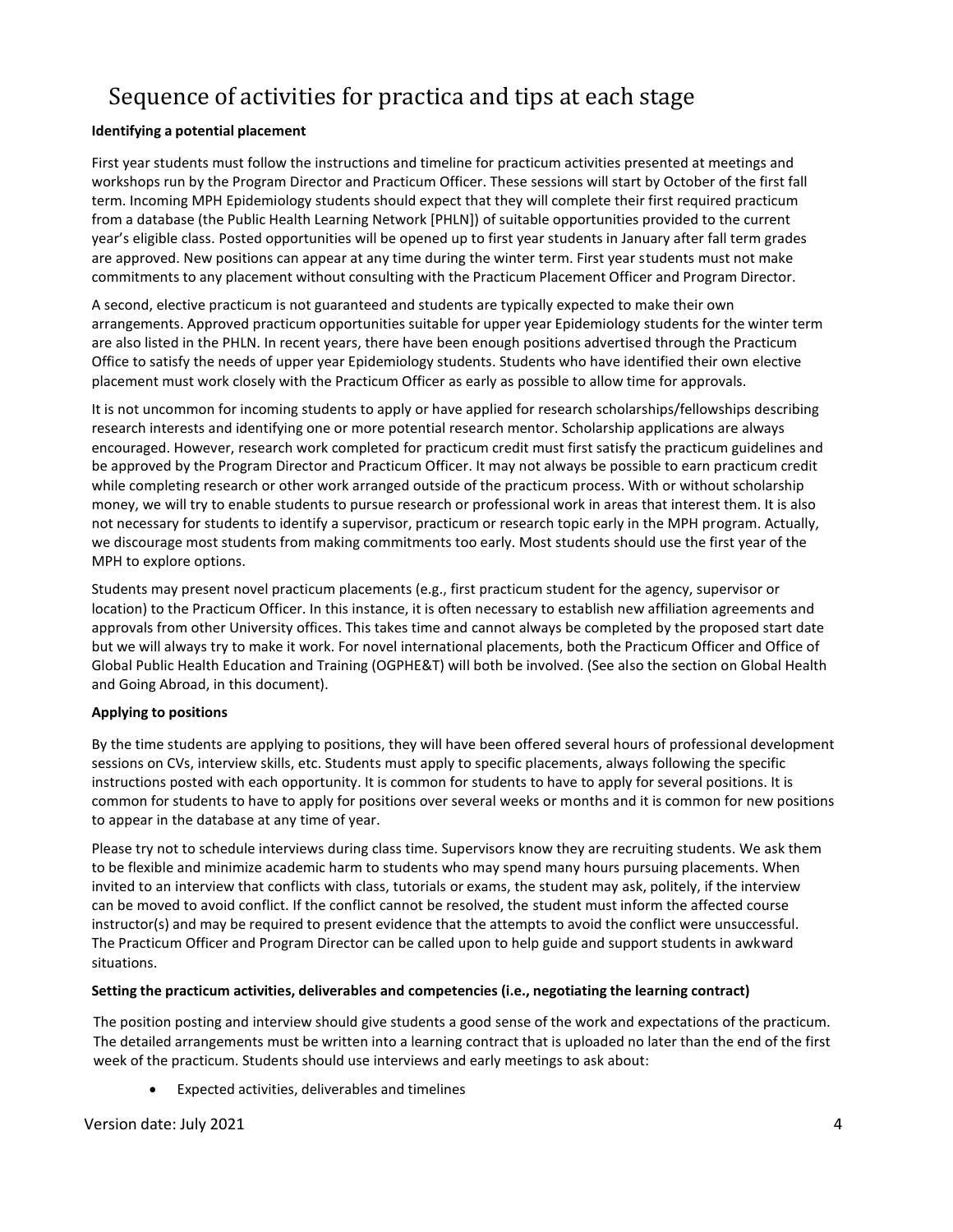- Availability of data (specific details about data "in hand" with ethical approvals already completed)
- Supervisory roles and frequency of contact
- Dates of interviews for interim and final evaluation; dates of presentations and team meetings
- Working conditions (physical space, computers, software and communications); access to peers and expectations of workplace interactions
- Methods that will be used to review and approve deliverables
- Expectations for authorship and any expectations for ongoing relationships (employment or future collaboration) after the end of the practicum

At interviews for practica, students must ask what data to be used are in-hand and ready to be used. Some great placements do little data analysis. Under current guidelines, these should be identified as the 'elective' placement and the student will arrange another placement to make up the requirement for hands-on quantitative work. It is common that access to data is delayed. Keep in touch. We may need to intervene.

### **Progress during the practicum**

Students have a responsibility to maintain regular contact with supervisor for their own timetable and progress.

It is recommended that formal work-in-progress meetings be set with the supervisor at least one week before interim and final evaluations and before deliverables are due to be submitted to DLSPH.

A student with concerns can ALWAYS contact the Practicum Officer and Program Director, in confidence. It is better to raise a question early than be addressing a problem, later.

### **End of practicum**

All final practicum materials must be submitted at OR BEFORE the last date of the actual practicum. Roughly the last quarter of the placement may be dedicated almost entirely to final write-ups (and often several rounds of review and revision of drafts). Students and supervisors must demonstrate exceptional time management. Communication between supervisor and student about expectations and timeline is very important. Grades for the practica are submitted at the usual end-of-term grading and approval deadlines.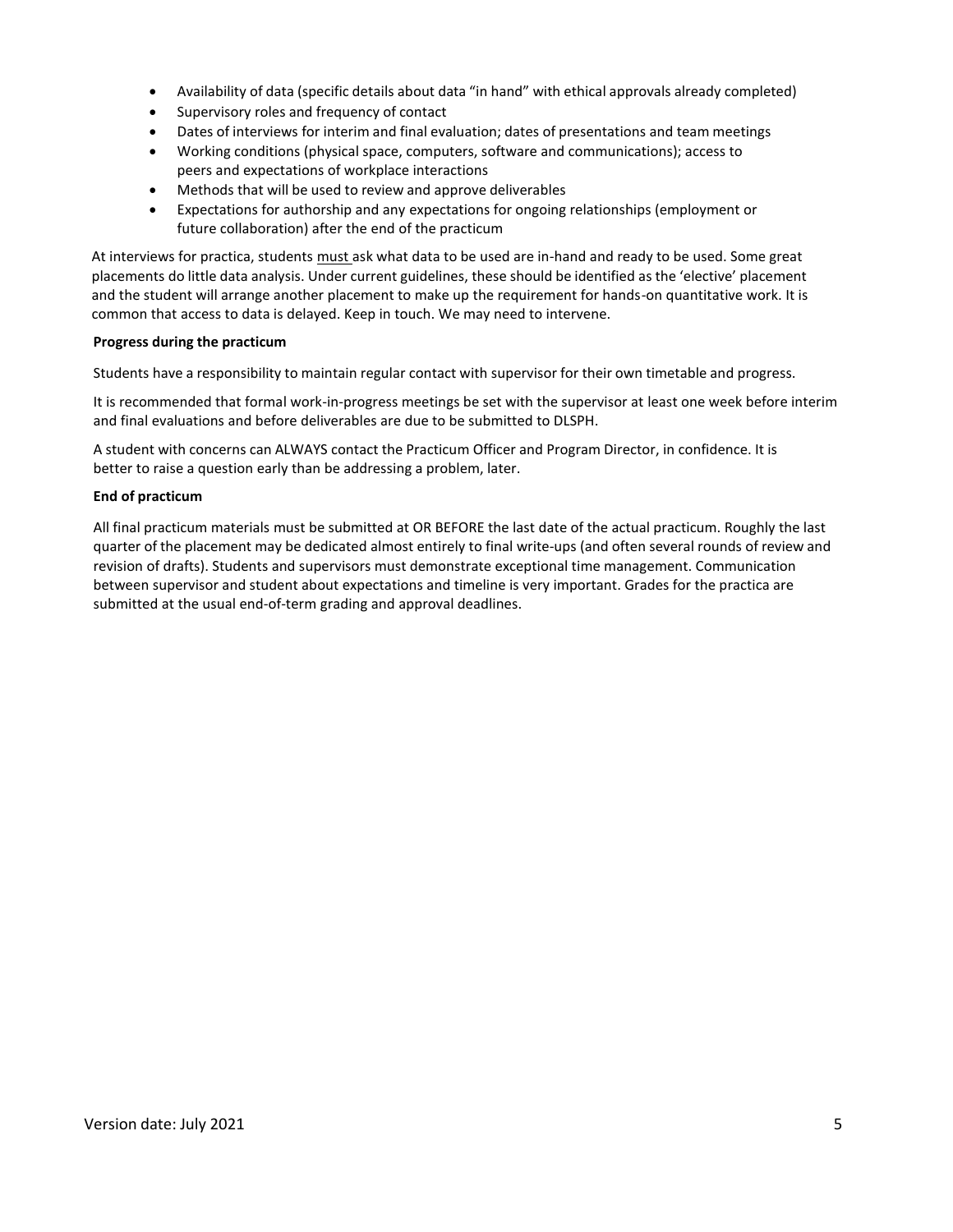# <span id="page-6-0"></span>Student eligibility for practicum

Students must successfully complete the following courses prior to undertaking either a required or elective practicum:

- CHL5004H Introduction to Public Health
- CHL5401H Epidemiologic Methods I
- CHL5201H Biostatistics I
- CHL5426H Population Perspectives for Epidemiology
- CHL5300H Public Health Policy I
- CHL5402H Epidemiologic Methods II
- CHL5202H Biostatistics II
- CHL5405H Health Trends and Surveillance
- CHL5418H Scientific Overviews

In exceptional circumstances, a student may seek the permission from the Program Director to take a required course after or during the first practicum. This must be approved before the student drops or decides not to enroll in the required course. Permission to postpone the required course may be granted where: 1) there is a clear and unusual advantage to doing this; AND 2) there is evidence that the student has professional or educational experience such that deferring the course will not leave a gap in preparation for the placement. Required courses must be completed before graduation.

**If one or more of the required pre-requisite courses is incomplete (for any reason, including medical) or failed, then the normal course of action will be to cancel or delay the start of any approved practicum until the outstanding work has been completed successfully and grades approved.** Reasonable measures will be taken to try to protect the placement, but there can be no guarantee that a placement start date can be delayed or that a replacement position can be arranged for the same term.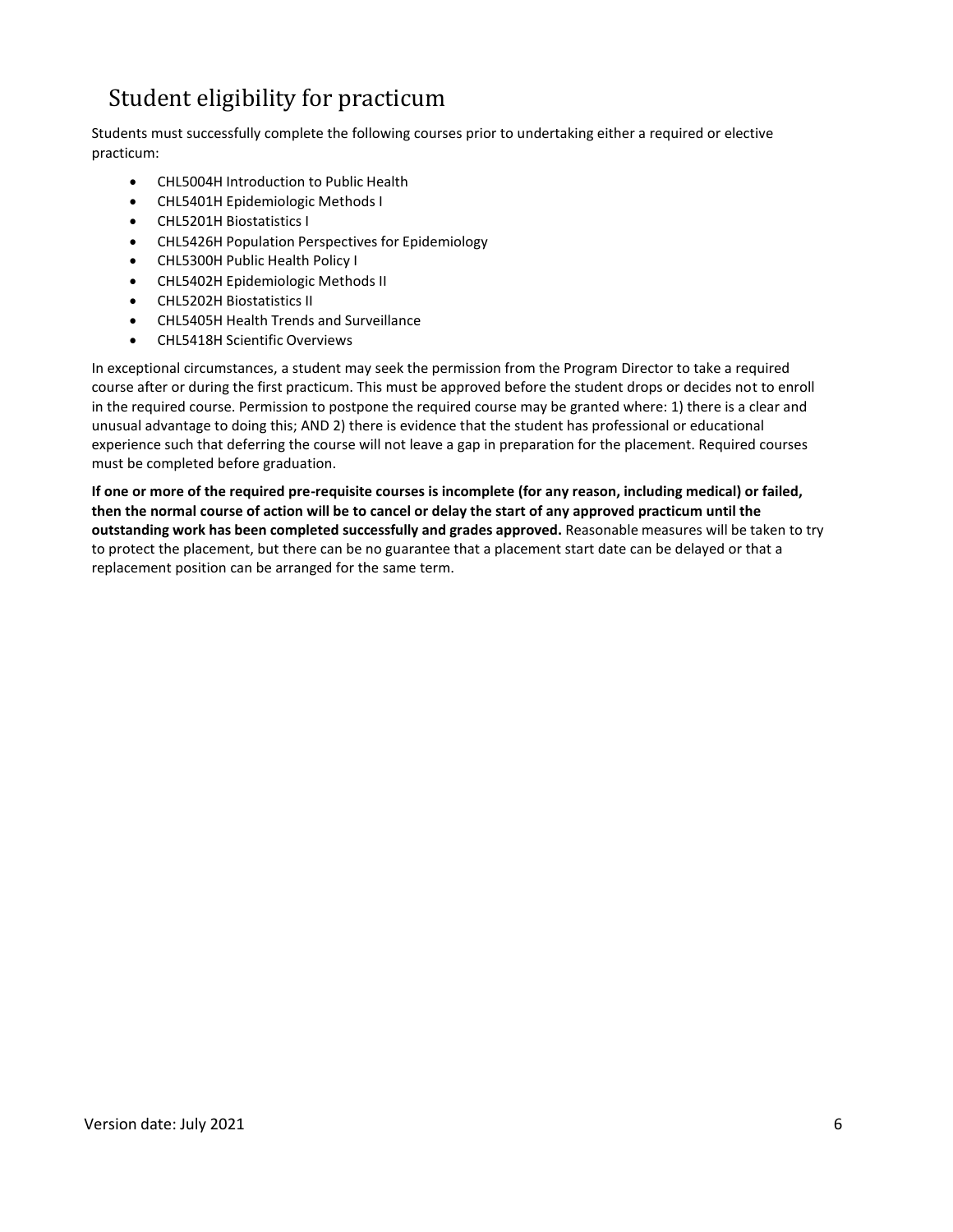# <span id="page-7-0"></span>Defining the practicum goals and deliverables (a key part of the practicum contract)

Practicum deliverables are products that reflect the student's work during the placement. These are described here, separately from other forms and documents, because these are such an important feature of the practicum proposal and learning contract. Progress toward creating deliverables must be reflected in the midterm and final evaluations. At the end of the placement, the package of deliverables presented to the supervisor(s), Practicum Officer and Program/Course Director must provide evidence that the core objectives of the placement were met.

For Epidemiology, the student must have contributed to prose (**written work**) which is substantial and demonstrates the interpretation of epidemiologic work. Deliverables must also show that the student has applied their skills in **quantitative work** including any combination of data collection, data processing (modification, documentation, coding, modification, merging, etc.,) and analysis (descriptive reporting through complex multivariable analyses).

Examples of deliverables produced by epidemiology students in the past:

- One or more drafts of a manuscript that might be submitted for peer-review as an original research paper using epidemiologic research and/or surveillance methods
- One or more professional report (such an outbreak investigation, systematic review, surveillance or health status report) authored by a public health agency including work (literature review, analytic work, interpretation, etc.,) contributed by the student for the practicum,
- One or more report or document for agency use (i.e., internal use versus publication) but demonstrating epidemiologic competencies (e.g., ethics or funding applications, questionnaires. database creation documents and codebooks, computer programs, field-work guides for monitoring, surveillance, quality assurance, program evaluation or investigator-initiated research).
- One to several presentations made by the student, alone or as part of the team, on work done in practicum.
- Abstracts, newsletters, or internet posts describing work undertaken by the student for the practicum.

Several of the examples, above, if the *only* thing submitted, would not be sufficient. For writing, it is not acceptable when the package of deliverables includes only presentations (e.g., only poster or slides) or non-prose formats (such as bullet-points, excel workbooks, codebooks or computer programs). One or more documents must include interpretative paragraphs, written by the student, in language appropriate for scientific, professional or community- based audiences. Occasionally, supervisors have little writing to assign to a student or short-term employee. Some students are asked, primarily, to update the figures and graphs for a pre-existing report template. In this case, the student **MUST** create additional, original, written work. Preferably the supervisor will create and support a written assignment. Another approach is to expand the required Practicum Report into a full academic essay of 6-8 pages. It should become a scientific review or commentary about the work done in the practicum (the process and/or the findings of work completed). The essay should include a review of existing literature, comparing and contrasting the work with information from other similar agencies, similar or different populations, etc. The student should identify an appropriate model or writing guide.

Several Epidemiology students have followed the Health Promotion MPH Practicum Guidelines which require a 6 - 8 page reflection paper. This is structured, reflective self-evaluation about the practicum experience and how this affected the student's personal and professional growth. (Ask for the Health Promotion guidelines if not available online).

A frequently asked question is what is meant by a 'draft' report or manuscript. Deliverables should include some material in all the necessary sections of the report and many of these sections should be in the form of fairly polished prose (well-organized, following a specific style guide, with citations in place, etc.). Some sections can be in brief or outline form, but should identify the main points to be made if not completely developed. Students and supervisors should have many conversations about how (if) they will collaborate after the end of the practicum and if review and revision of the work will continue after the end of the term.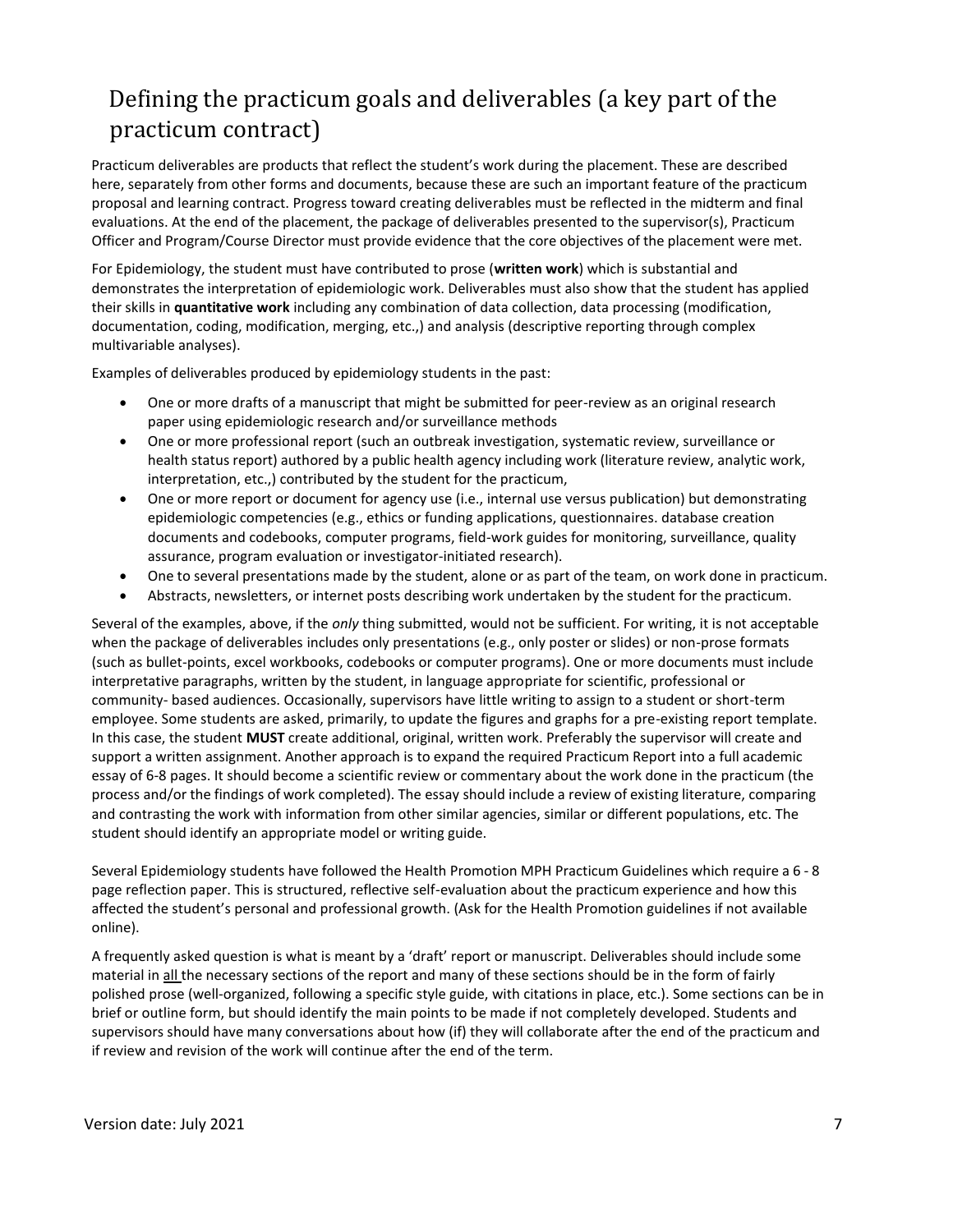# <span id="page-8-0"></span>Requirement for student access to data. (Required Epidemiology practicum only)

Some use of data is an absolute requirement for the Required Epidemiology practicum. Therefore, it is imperative that the necessary data are available to the student at the start of the placement. It is very common for people to be overly-optimistic about how soon data will be available (or approvals to use data in place). This can cause significant delays and harm to students if they are unable to complete placement objectives on time. If students are going to be involved in data collection during the placement (a highly useful and relevant experience) the supervisor must ensure that project timelines are realistic and enough work will be completed in time to meet practicum objectives.

Ideally, full ethical and data access approvals will all be in place before the practicum position is advertised. It should require only amendment to agreements (such as ethical approvals) to name the specific student joining the project as staff or graduate student (these type of amendments are approved fairly quickly). The supervisor and placement agency are responsible for presenting and following their own local requirements with respect to confidentiality and data security. Where a student is required to complete on-site privacy or other training prior to handling data, this time is to be built into the practicum hours.

Some placements have no data. We recognize that many practicum placements offer unparalleled learning opportunities for a young epidemiologist but have no quantitative work that needs to be done (or that can, feasibly, be done by a student on a short term placement). These placements should be negotiated as the elective practicum completed after or (with approval) before a fully qualifying required practicum. In specific circumstances additional, elective coursework selection(s) can be used to supplement the practicum placement and fulfil the requirement for quantitative epidemiology work. This is subject to approval by the Program Director and Graduate Coordinator. The elective course(s) must require the student to use intermediate to advanced data analysis techniques and to complete independent analysis and interpretation.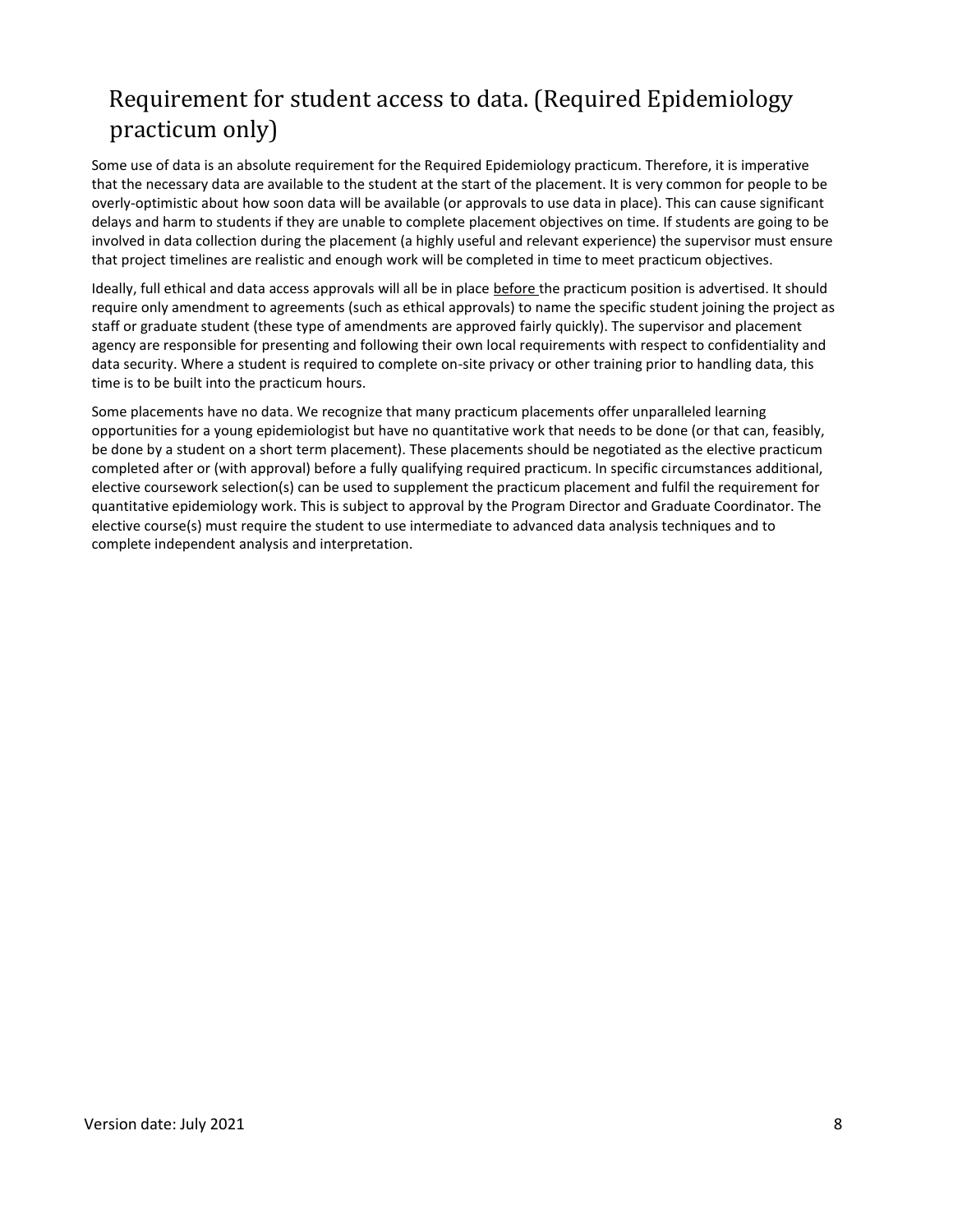# <span id="page-9-0"></span>Typical practicum timelines

Unless explicitly approved, practica start and end within one normal academic term. Summer, fall and winter term placements should not start earlier than the first business days of May, September and January, respectively. The Work Term Record and Planning Framework state the approved start and end dates for actual work at the practicum site. Students are responsible for meeting the deadline for midterm evaluations (by student and supervisor) which are due at the half-way point between the practicum start and end date. The last date of placements for summer, fall and winter practica are the last working days (for the agency) of August, December and April. Deliverables will usually be due before the last date of placement. For details on end-of-placement deadlines, see elsewhere in this manual.

# <span id="page-9-1"></span>Alternative timelines and arrangements (subject to approval)

Part-time practicums are possible. For example, an 8 or 12 week placement may extend over 16 calendar weeks (within one academic term). If absolutely necessary students can seek approval to have the placement start in one academic term and be completed early in the following term. Such arrangements must be approved in advance. More than half the work and the midterm evaluations must be completed by the first term grading deadline. With acceptable progress, the student will be granted a coursework extension and re-enrolled in the same practicum for the subsequent term. A single practicum may not be stretched over three terms.

Occasionally, placements may be completed where a student has previously been employed, continues to work or where the student is enrolled (concurrently) in a clinical or professional fellowship. In these cases, the learning contracts and supervisory arrangements must be developed carefully with the Practicum Officer and Program Director. Work already completed for academic or non-academic purposes, or which does not satisfy practicum requirements, cannot earn University of Toronto credit. Students must be aware of conflict of interests and influences outside the MPH Program which may interfere with practicum or program completion. Plagiarism, falsification and misrepresentation of work or authorship are all serious academic offenses.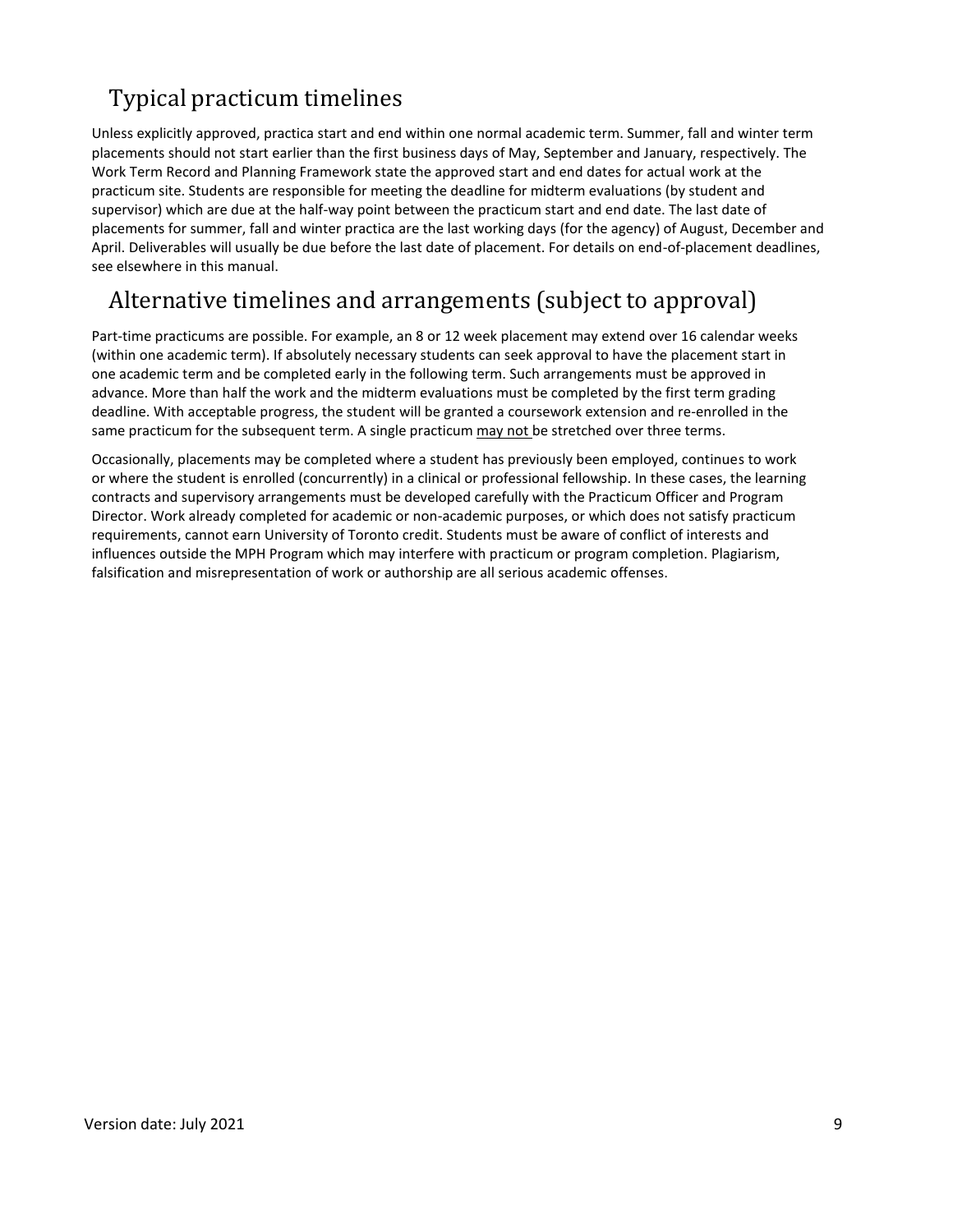# <span id="page-10-0"></span>Enrolment in practicum course(s), credit weight and equivalent work hours

Practicum placements are listed as graduate courses and require students to enroll in one or a combination of course codes to match both the type of placement and desired credit weight (see Table 1 for enrolment details).

| I ANIC 1<br><u>ITI III I ACCICUIII COUISE COUES AIIU IIUW CIIET AIE USEU</u> |                                                    |                                           |                                                                                                              |
|------------------------------------------------------------------------------|----------------------------------------------------|-------------------------------------------|--------------------------------------------------------------------------------------------------------------|
| Course code                                                                  | <b>Title</b>                                       | Credit weight and<br><b>FT</b> equivalent | How used                                                                                                     |
| <b>CHL6010Y Y</b>                                                            | <b>Required MPH Practicum</b>                      | 1.0 FCE (8 weeks)                         | Required course code for the required<br>MPH practicum                                                       |
| <b>CHL6011H S</b>                                                            | <b>Extension to Required MPH</b><br>Practicum      | $0.5$ FCE (+ 4 weeks)                     | Used with CHL6010 to create 1.5 FCE (12<br>week) requirement placement (the<br>recommended minimum duration) |
| <b>CHL6012YY</b>                                                             | Long Extension to Required<br><b>MPH Practicum</b> | 1.0 FCE $(+ 8$ weeks)                     | Used with CHL6010 to create 2.0 FCE (16<br>week) required MPH placement                                      |
| <b>CHL6020Y Y</b>                                                            | <b>Optional MPH Practicum</b>                      | 1.0 FCE (8 weeks)                         | Required course code for the MPH<br>elective practicum                                                       |
| <b>CHL6021H S</b>                                                            | <b>Extension to Optional MPH</b><br>Practicum      | $0.5$ FCE (+ 4 weeks)                     | Used with CHL6020 to create 1.5 FCE<br>(12 week) elective practicum                                          |
| <b>CHL6022YY</b>                                                             | Long Extension to Optional<br><b>MPH Practicum</b> | 1.0 FCE $(+ 8$ weeks)                     | Used with CHL6020 to create 2.0 FCE<br>(16 week) elective practicum                                          |

**Table 1 MPH Practicum course codes and how they are used**

The usual and recommended length for the first Required practicum is 16-weeks. A 12-week practicum is also permitted. The first Required practicum is usually completed in the summer term (May to August) after the second semester of courses. Most MPH Epidemiology students who do a second practicum, do this in the winter term (January to April) of the second term. Regardless of the number of credits you enroll in, the default work schedule is five days per week, full time, and putting in roughly 35 hours per week at the practicum. Other schedules should be explicitly approved by the supervisor and written into the learning contract. The following list shows the approximate numbers of work hours for practicum durations (core or add-ons).

- $\bullet$  16 weeks = 2.0FCE = 560 hours
- 12 weeks = 1.5 FCE= 420 hours
- 8 weeks = 1.0 FCE = 280 hours
- $\bullet$  4 weeks = 0.5 FCE = 140 hours (possible only as an add-on)

With permission of the Practicum Officer and Program Director, students may be allowed to take an elective credit at the same time as the practicum. This is more common for second/elective placements and for students with strong grades and successful first placement experience.

# <span id="page-10-1"></span>Recommended stipend and hourly rate of pay

When a practicum is paying a lump-sum stipend, the recommended amount is \$10,000 regardless of whether it is a required or elective practicum and regardless of duration. If your agency prefers a pro-rated hourly rate, we suggest using the hourly rate of \$20.50. In all cases, funding is dependent on agency's policies and capacities, not all practica are paid, or paid at this rate.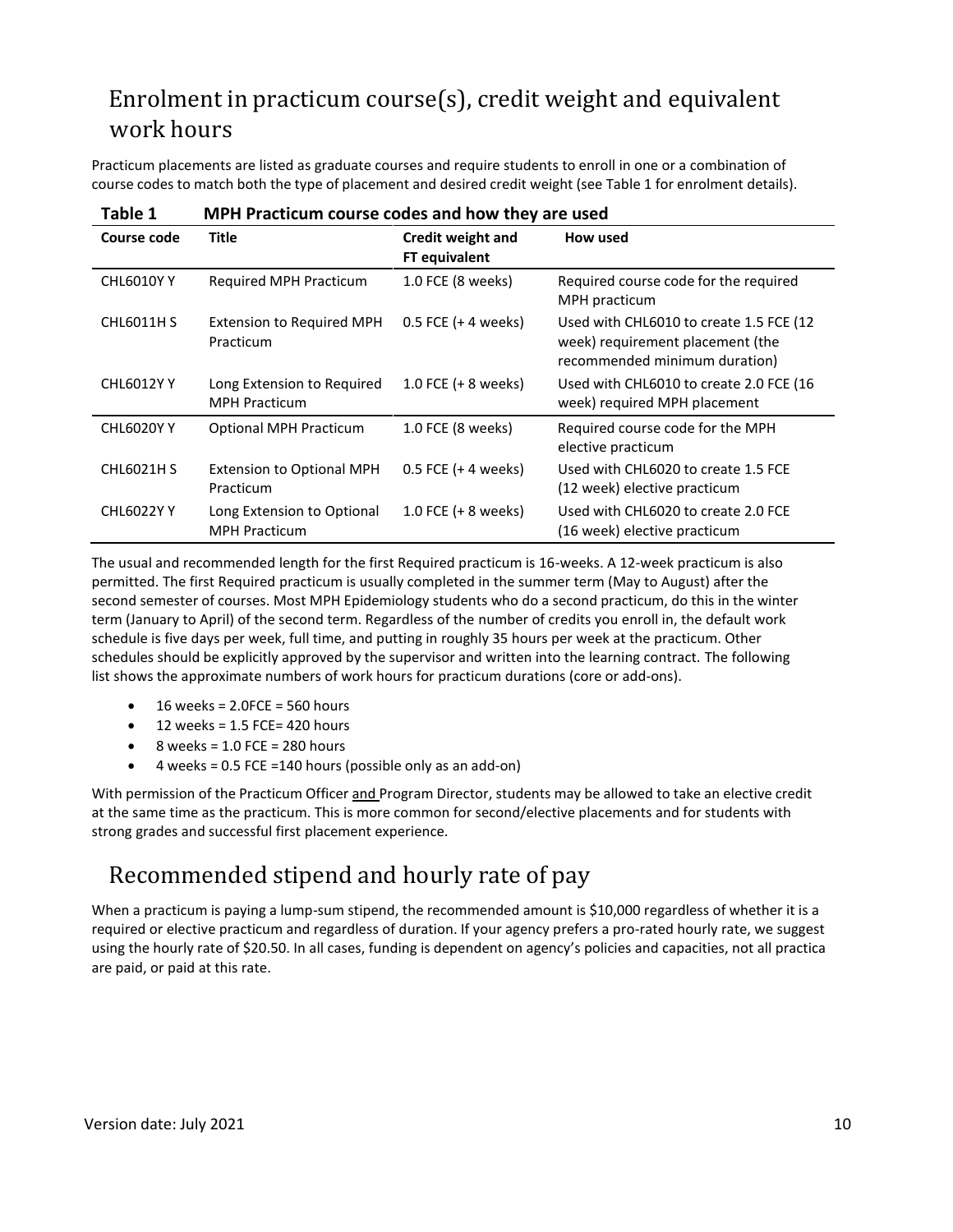# <span id="page-11-0"></span>Practicum forms and documents at a glance

# **Box 1 Practicum forms and documents organized by practicum timeline and due date.**

# **Prior to your first day**

- If you secure a practicum from Public Health Learning Network (PHLN), please complete the Work Term Record and Practicum Officer will link the practicum description to your profile and close the opportunity.
- If you are coordinating your own practicum outside of PHLN, please work with Practicum Officer closely very early on during the fall semester as we may need to extend an agreement. All students need to complete a Work Term Record.
- Workplace Safety Insurance Board coordination: All students must upload a "Student Declaration form for Unpaid Practicum" along with the Work Term Record (found on PHLN) if the practicum is unpaid or paid a stipend. If you are not sure, please contact [practicum.dlsph@utoronto.ca](mailto:practicum.dlsph@utoronto.ca)
- The Work Term Record will be sent to your primary supervisor 1 week before your start date.
- Students completing a practicum outside of Canada must register with Safety Abroad Office, attend their workshop and submit all waivers prior to the start date. Please also connect with Office of Global Public Health Education and Training [ghoffice.dlsph@utoronto.ca](mailto:ghoffice.dlsph@utoronto.ca)

### **1 week into practicum; due by end of day**

• Planning framework/learning contract outlining deliverables on PHLN Once you submit this, it will be sent to your primary supervisor for review and confirmation.

### **Midpoint (e.g., end of 6 th week for 12 week placement)**

- Student midterm evaluation on PHLN
- Supervisor midterm evaluation link will be sent to primary supervisor electronically

# **"End of practicum package": Due end of day on LAST DAY OF PLACEMENT or the GRADING DEADLINE whichever is EARLIER**

- Student final evaluation of placement PHLN
- Supervisor final evaluation of the student link will be sent to primary supervisor
- Practicum abstract PHLN
- Final practicum report (see Epidemiology-specific guidelines in this document) PHLN
- Poster (first practicum only) -see poster resources provided by Practicum Officer on PHLN
- Practicum deliverables of final or near finished products PHLN

### **Deliverables**

For more information about the **deliverables**, see **Setting the practicum goals and deliverables** (in this document).

### **Poster**

Students are required to submit a poster at the end of the REQUIRED placement. An electronic version of the poster must be uploaded to PHLN. Students are encouraged to submit their poster for Research & Practice day in the fall, to share their work and experience with faculty, staff, incoming students and the wider DLSPH community. The Practicum Officer will provide online resources for practicum students including resources for designing a poster and examples of posters. As a rule of thumb, these are not a single image such as might make up one slide during a talk or presentation. They should be formatted so that they could be printed and used at a scientific or public health meeting (equivalent printed size being roughly 1.5 to 2m width and 1m height.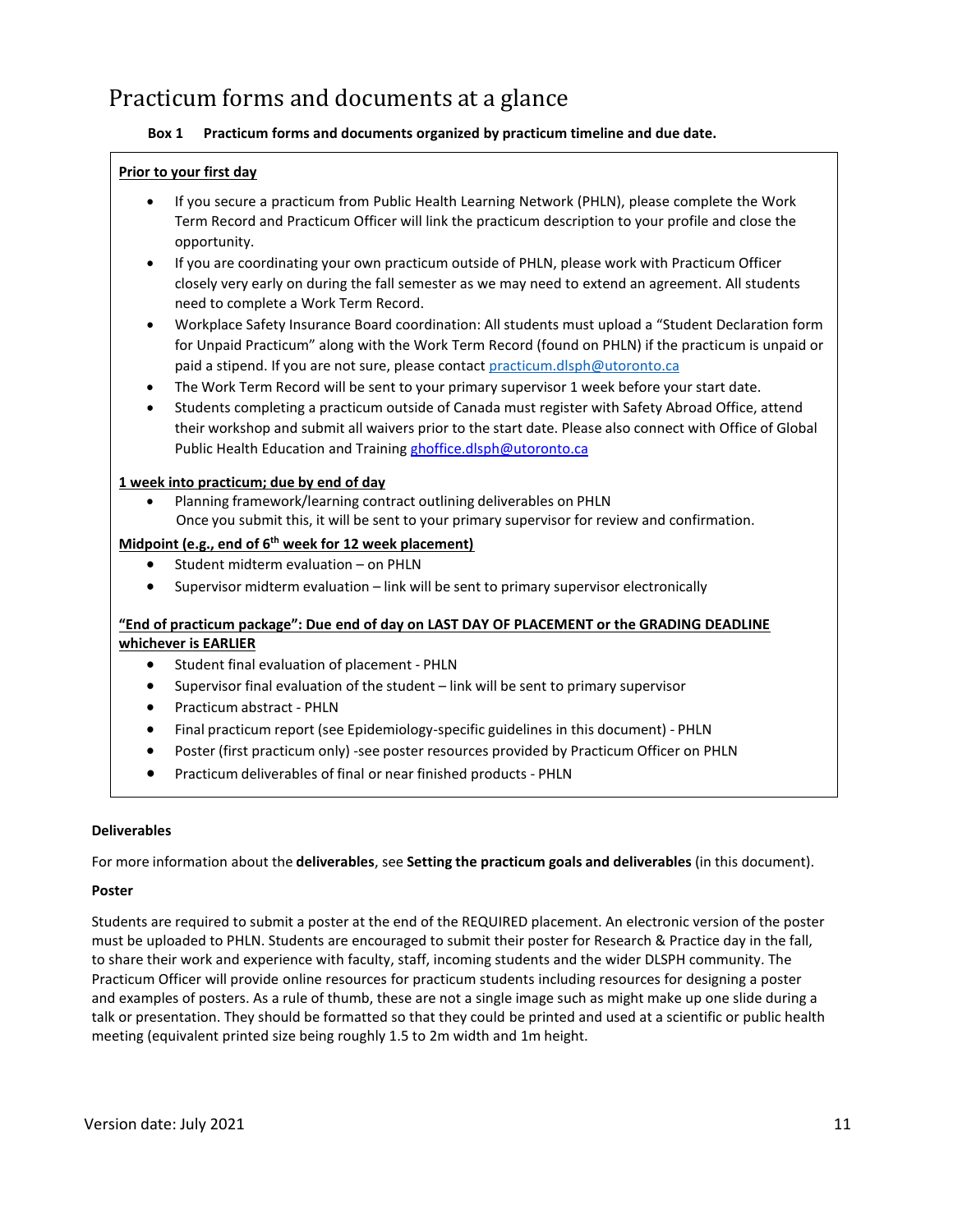#### **Practicum report (6 pages minimum, 8 pages double spaced maximum)**

Your final practicum report must include the following:

- 1) **A brief overview of the organization you worked for;**
- 2) **What were the accomplishments of your practicum? To what extent has your practicum achieved its objectives? What indicators did you use to measure your performance?**

Briefly describe 2-3 practicum objectives and how they were met. If the objectives of the practicum have not been met, explain what happened and why. If you worked in collaboration or cooperation with other organizations, describe those arrangements and their importance to the practicum deliverables. Be as specific as possible;

- 3) **How you achieved the core competencies outlined on your learning contract;**
- 4) **How did the practicum experience align with the courses you have taken in the first year of the program?** Describe how you applied tools, theories and/or principles you learned from your graduate-level courses to the practicum projects;
- 5) **When considering your overall practicum experience, did you experience any challenges? What lessons did you learn that might help you in your future career? How did these lessons differ from those learned in the classroom?** Describe what you have learned from designing and/or carrying out the practicum projects that might inform similar future projects or career opportunities. Discuss how or if the hands-on professional experience complemented the lessons learned the classroom;
- 6) **What impact do you think the project has had in the field of public health and your learning?**

Please highlight specific findings or results of any practicum projects. Describe what you believe to be the impact of each project with respect to building your competencies;

7) **Any other information you think would be useful to include to share.**

You can also include any explanation as to how your practicum experience may have differed from what you originally planned or had in mind and what you did to address these changes.

See also, **Setting the practicum goals and deliverables** (in this document).

### **Practicum abstract**

An "abstract" provides a high level overview of your practicum experience. This should be a half page (200-300 words) description of the work completed during your placement. This can be in paragraph form describing your experience and project(s) or in a structured research form (examples: Introduction, Methods, Results, Conclusions, or Objectives, Activities, Methods, and Outcomes).

Students submitting posters and abstracts are asked if they are willing to share these materials with future DLSPH practicum students and if they can be used in DLSPH promotional materials. At the time of submission, the student will be asked to indicate if the student and agency/supervisor consents to the use of the abstract for this purpose.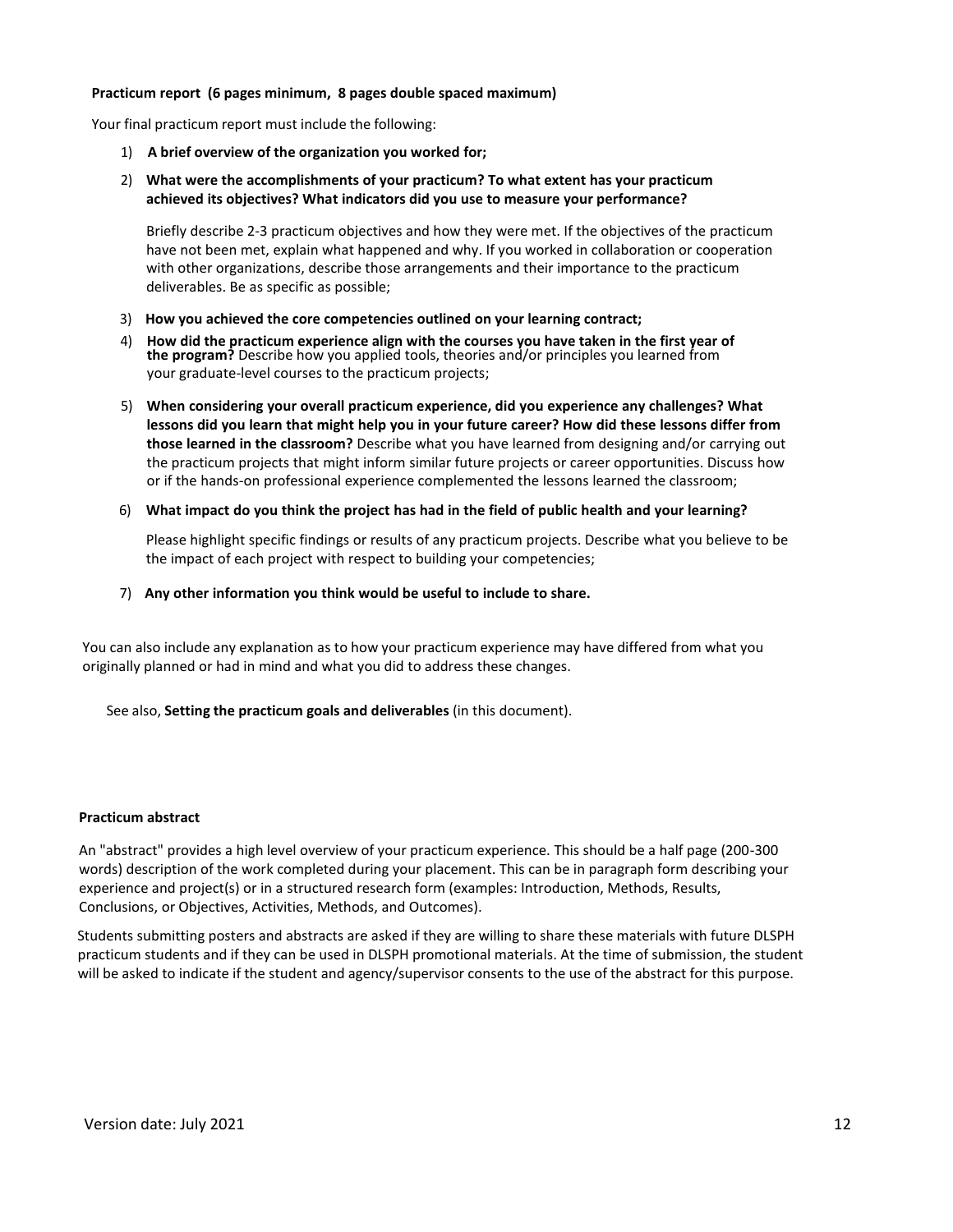# <span id="page-13-0"></span>Guidelines on deadlines. How midterm evaluation and final document deadlines are set, within the term.

A large amount of information is due at the end of the placement. All these materials are due the EARLIER OF the last working date of the practicum or the across-the-board grading deadline WHICHEVER IS EARLIER (see Table 2).

| Table 2 | Guidelines for practicum start/end dates and deadlines for submission of final documents. |
|---------|-------------------------------------------------------------------------------------------|
|         |                                                                                           |

| <b>Term</b> | Start and (latest) end dates                                                                           | <b>Grading deadline</b>                                                                                                                                                                                                                     |
|-------------|--------------------------------------------------------------------------------------------------------|---------------------------------------------------------------------------------------------------------------------------------------------------------------------------------------------------------------------------------------------|
| Summer      | First working day of May<br>Last working day (for the<br>agency) in August                             | Announced by Practicum Officer each summer.<br>Typically, in the second or third week in August.                                                                                                                                            |
| Fall        | First working day of September (for<br>the agency) to last working day of<br>December (for the agency) | Announced by Practicum Officer each fall. At least 1 to 2<br>weeks prior to the U of T winter break.                                                                                                                                        |
| Winter      | First and last working days of January<br>and April, respectively (at agency)                          | Announced by Practicum Officer each winter term.<br>Usually first week of April. Students graduating in June<br>must submit ALL materials by the grading deadline but<br>may work at the practicum until the last business day of<br>April. |

# <span id="page-13-1"></span>Meeting deadlines and responsible (limited) use of extensions

Fulfilling promises, negotiating deadlines, and time management are all competencies which must be demonstrated by public health professionals in any field. Roughly one month before evaluations and/or deliverables are due, students should be meeting or communicating with the supervisor at least weekly (more often is better). You should always be discussing the timeline for work to be completed. Be sure to discuss the plans for review of documents (within the agency and DLSPH), as well as plans for authorship, presentations etc.

If the practicum work or deliverables cannot be submitted by the end-of-term grading deadline, the student must apply to the Course Director (Program Director) for a Coursework Extension. This application includes a new deadline and a rationale for the delay/extension. Any requests for extension of dates to submit material to DLSPH for review MUST be prepared starting one to two weeks before deadlines. Students should reach out to the Practicum Officer and Program Director if assistance is needed at any stage of the placement.

# <span id="page-13-2"></span>Evaluation and grading of the practicum

Practicum supervisors evaluate student performance and recommend if the student should be given credit for successful practicum completion. However, the course grade is submitted by the Course Director for the Practicum Course(s). Practica receive a CREDIT/ NO CREDIT grade, rather than a letter‐grade. Where the supervisor's evaluation is negative, or the work done is insufficient or inappropriate, the Course Director will meet with the student and present the required revisions or additional work required for credit in writing. **A practicum which is not completed satisfactorily by the grading deadline for the current or following term may result in outcomes including late withdrawal, incomplete and/or failure.** The student is responsible for understanding and following all DLSPH and SGS policies regarding appeals as well as academic good standing.

If a student is dismissed from a practicum, for cause, this will ordinarily result in failure of the practicum. Such situations will always receive careful and compassionate review. If a student experiences lay-off or other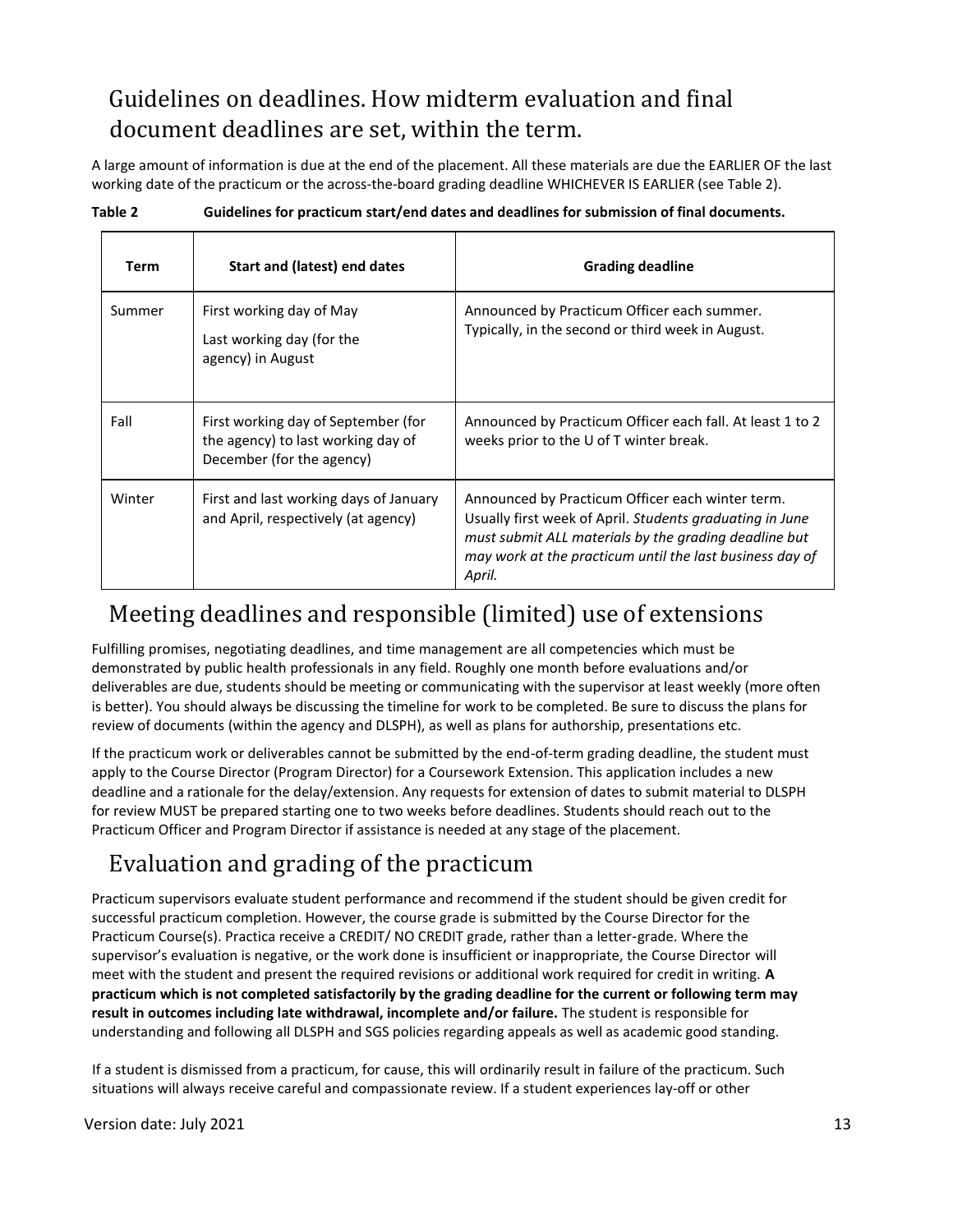unexpected end of placement, every effort will be made to find alternative arrangements to ensure learning objectives, and academic credit, are achieved. The goal will be to ensure the student can still complete the MPH program within the original timeline.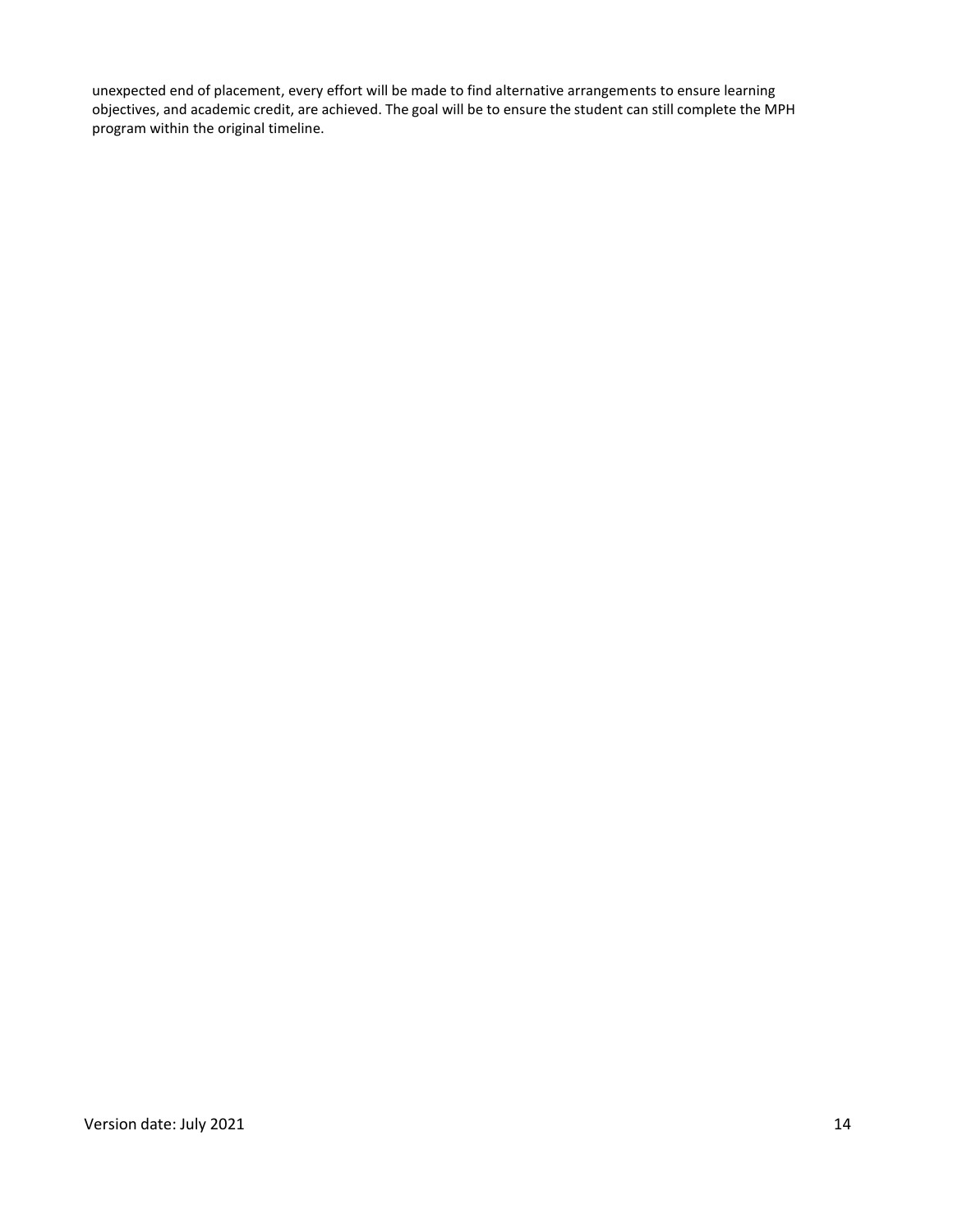# <span id="page-15-0"></span>Requirement for review of deliverables (including privacy and confidentiality)

The Course Director, Program Director and/or Practicum Officer must be able to assess the nature and quality of work completed by the student. Therefore, we must be given access to the students 'deliverables' (work produced for the supervisor or agency) or academic credit cannot be awarded. The supervisor and student are both responsible for ensuring that arrangements for document review have been settled well before the deadline to submit materials. In some instances special procedures are required (e.g., signed confidential agreements or special document handing procedures). The Course Director will make every effort to satisfy the requirements of the agency. No material will be retained or redistributed without consent.

Note: the university staff will not grade or provide many (if any) comments on the deliverables produced by the student for the agency or supervisor as part of the placement. Our role is to verify the nature and quality of the student's contribution and ensure that learning objectives are met.

# <span id="page-15-1"></span>Research intensive placements and PhD eligibility

The MPH Epidemiology program no longer uses the term `capstone` or extra paperwork for research intensive practicum positions. **All MPH Epidemiology students acquire research experience suitable for application to PhD programs through required courses, practicum and electives.** Many placements can be organized to allow the student to contribute to or complete original research if this is negotiated in advance. **Students and supervisors are strongly advised to review the Graduate Supervision: Guidelines for Students, Faculty, and Administrators. Second Edition, Toronto: University of Toronto School of Graduate Studies, June 2012.**

Many research-focused students have produced original research within one, or each of two unrelated placements. Students may also choose to do two practicum placements with the same supervisor or at the same location to allow the student to complete more independent research or participate in more stages of research over a longer period of time. The placements must have non-overlapping start and end dates, and distinct activities and deliverables. Students cannot be obliged to do a second placement with the same supervisor(s).

MPH Epidemiology graduates have enjoyed excellent success in PhD admissions with or without the previous 'capstone' designation. When applying to PhD programs, make sure you cite language in the MPH Epidemiology Handbook, and DLSPH website, which describes our research competencies. Also ensure that letters of reference speak to your research training and research skills and experience including your practicum experience.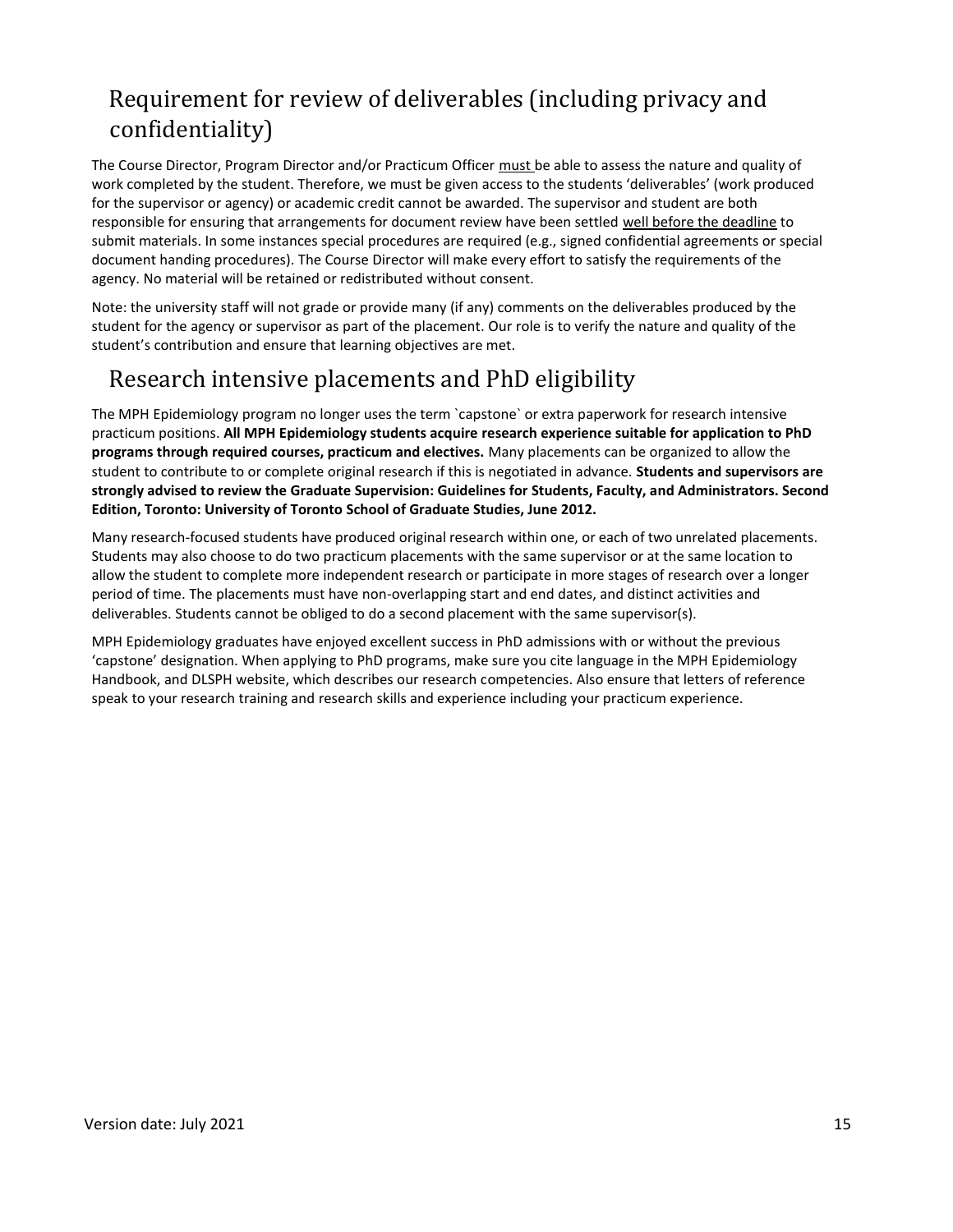# <span id="page-16-0"></span>Matters of authorship and intellectual property

# **Supervisors in research, government and non-government agencies, alike, are strongly encouraged to create opportunities for student (co-)authorship. Students also need to know that rights to authorship cannot be guaranteed in all work-study placements.**

In all kinds of practicum settings, students **often** are able to qualify as contributing or even lead authors on agency or peer-reviewed publications. Authorship status, however, depends on the employment contract, the nature of work, policies of the agency and authorship guidelines of the publication outlet (e.g., specific journal). In a professional or government placement, the materials produced by the student are often the intellectual property of the employer, not the student. Students must ask about authorship plans during practicum interviews and when negotiating the learning contract. **Students and supervisors should refer to authorship plans and guidelines they will follow within the signed learning contracts and continue this conversation throughout the placement.**

# <span id="page-16-1"></span>Global health practica and going abroad

Students enrolled or interested in the Collaborative Emphasis in Global Health must connect with both the Practicum Officer and The Office of Global Public Health Education & Training (OGPHE&T). Students in the Emphasis typically complete one or more practicum placement that satisfies both the guidelines for Epidemiology and the Global Health Collaborative Emphasis. Travel outside of Ontario is not a requirement for a practicum in Global Health. There are many public health agencies and experts within the Greater Toronto Area and within the DLSPH community.

Most MPH Epidemiology students will not receive approval to do the first/required practicum outside of Canada. MPH students greatly benefit from the learning opportunities within Canadian placements. Letters of reference for relevant professional experiences, in Canada, are vitally important for your post-MPH career path. We also restrict access to overseas placements (and placements with vulnerable populations) to protect the students, to protect the integrity and reputation of DLSPH programs, and to protect the best interests of our international public health partners.

Once students have established a strong academic history within the MPH, and once they have successfully completed a first practicum in Canada, they can then consider an elective practicum abroad. The primary source for such opportunities is our own practicum opportunities developed for students by the Practicum Officer and OGPHE&T.

Students who wish to undertake a first/required practicum experience outside of Canada may request an appointment with the Program Director and Practicum Officer to request approval. Bring your full CV, transcripts and references. Eligible students must have appropriate backgrounds comparable to having already completed a domestic practicum (e.g., periods of full-time professional work experience with similar levels of responsibility and independence, and experience both living independently and traveling out of country for academic or non-academic purposes). All required course pre-requisites must be successfully completed before any student starts a practicum outside Canada. Students must also register with the Safety Abroad Office and complete preparatory workshops as required. See Safety Abroad Office website for more information. Advanced planning is necessary to allow time for university paperwork, visas etc.

Finally, no MPH student is guaranteed a practicum placement outside of Ontario. No student is guaranteed financial support for travel or living expenses during a practicum.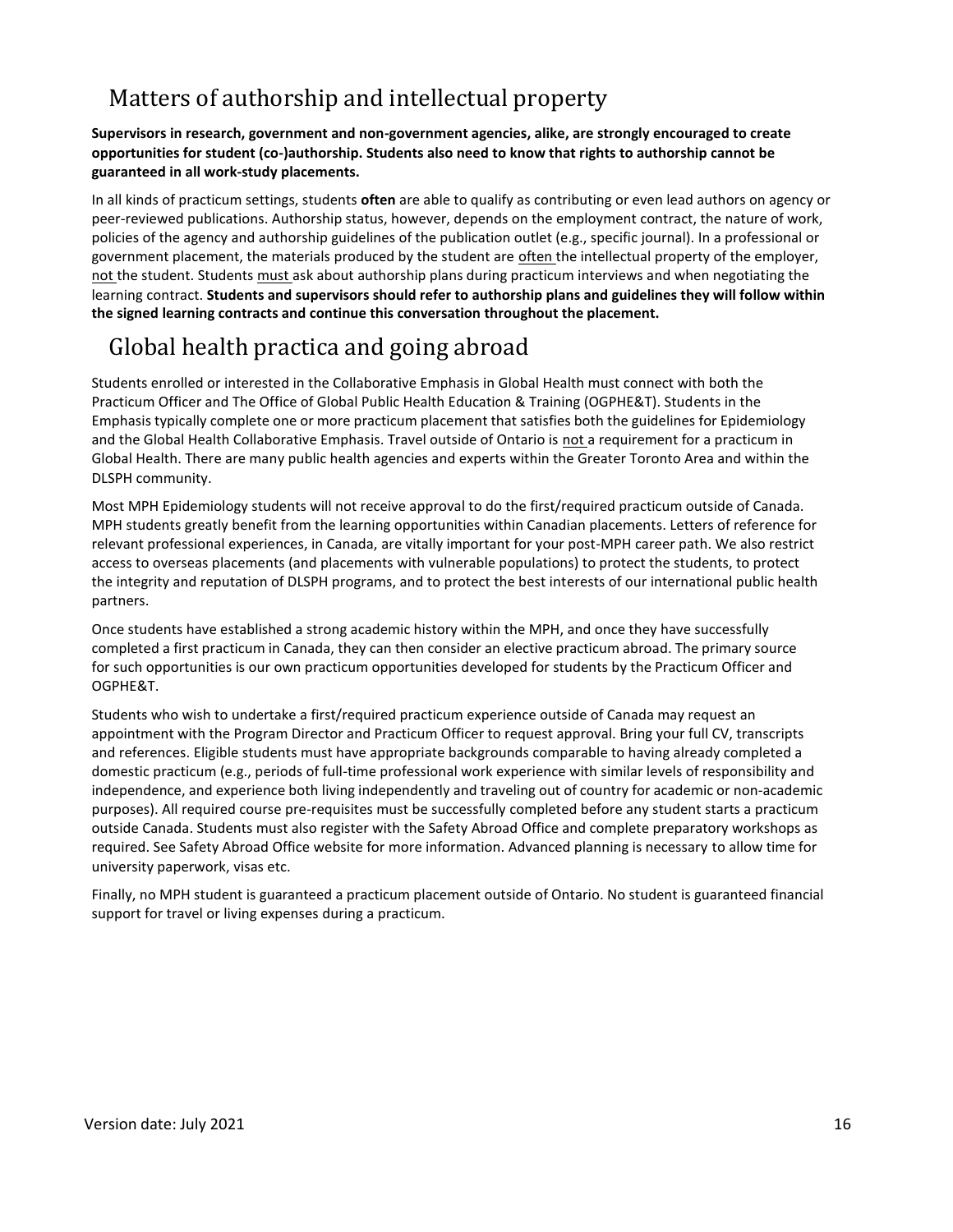# <span id="page-17-0"></span>Appendix A. Competency statements to guide practicum learning objectives

DLSPH Core Competencies for MPH Epidemiology (Source: MPH Epidemiology Curriculum Committee. Appears in annual MPH Epidemiology Program Handbook)

### **Box 2 Core Competencies for DLSPH MPH in Epidemiology**

#### **A. Understanding the system**

- a. Describe public health and understand public health systems in relation to other health care systems (e.g., international).
- b. Describe legislation regarding public health privacy and personal health information.
- c. Demonstrate a broad understanding of content areas such as the social determinants of health, occupational and environmental health, and healthy environments, in general.

### **B. Understanding data sources; critical appraisal**

- a. Identify existing data sources and gaps
- b. Demonstrate knowledge of available data sources and their applicability.
- c. Evaluate strengths and weaknesses of available data
- d. Recognize sources of bias and validity when critically appraising research literature

### **C. Databases, technology, surveillance**

- a. Explain the design and implementation of surveillance systems
- b. Develop and manage databases
- c. Recognize the uses of technological systems (e.g., GIS) and literature databases (e.g, Medline)
- d. Operate/employ basic commands within a statistical package (e.g., SAS, SPSS, R, etc.)
- e. Identify key findings from surveillance data, draw conclusions, identify health threats
- f. Recognize and utilize evidence-based guidelines for surveillance

### **D. Epidemiologic methods**

- a. Describe population health status, determinants, risk factors, health care utilization
- b. Evaluate health outcomes and understand implications for population health
- c. Write a draft proposal for a study (which includes a study protocol, data collection instruments, proposed analysis, etc.)
- d. Conduct risk assessment (with guidance)
- e. Design basic analysis plan, sampling design, sample size estimation
- f. Describe the design and implementation of qualitative and quantitative research
- g. Design and interpret outbreak investigations, including disease clusters
- h. Prepare reports/publications suitable for peer review
- i. Apply ethical principles to data collection, management, dissemination
- j. Differentiate between and evaluate applicability of various study designs

### **E. Biostatistics, data analysis**

- a. Use statistical methods to estimate measures of disease occurrence, risk, trends, associations
- b. Use statistical methods to conduct multivariable hypothesis testing

### **F. Public health guidance**

a. Provide epidemiological input to develop measurable outcomes for public health programs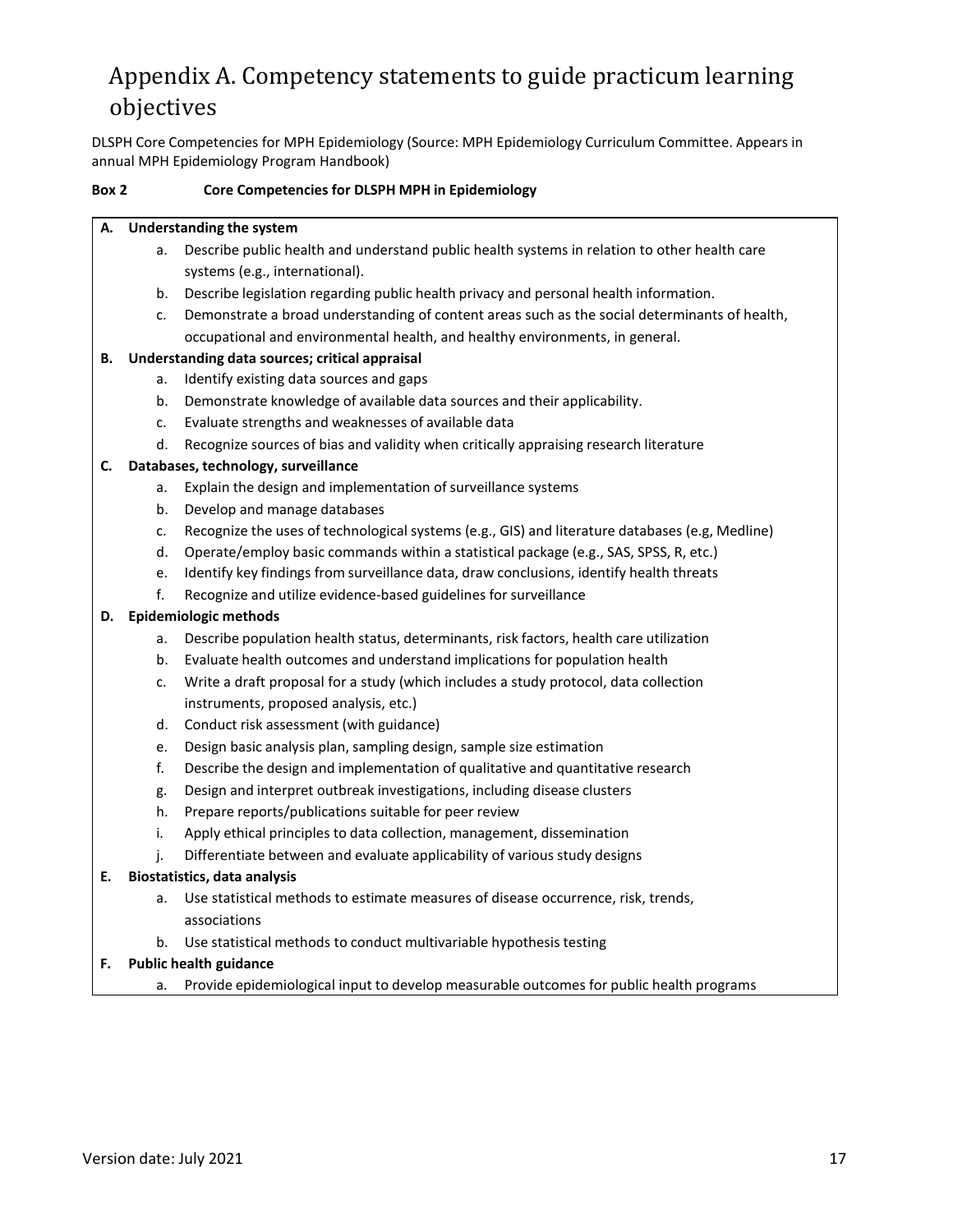### **MPH Core Competencies across all DLSPH MPH Fields (Competencies may be suitable for required or elective placements)**

### **Source: DLSPH Curriculum Renewal Taskforce Report (November, 2012)**

#### <http://www.dlsph.utoronto.ca/wp-content/uploads/2015/06/Final-MPH-CRTF-INTERIM-REPORT-Nov-2-2012.pdf>

The 30 overarching core competencies recommended by this Taskforce represent the fundamental MPH curriculum at DLSPH. Individual fields must include these overall core competencies and will have additional discipline-specific competencies. These core competencies developed by the CRTF are organized using the seven Public Health Agency of Canada (PHAC) categories and are:

#### **Leadership, Professionalism and Ethics**

- 1) Apply evidence-informed principles to critical evaluation and decision-making in public health.
- 2) Embrace a definition of public health that captures the unique characteristics of the field (e.g., populationfocused, community-oriented, prevention-motivated and rooted in social justice) and how these contribute to professional practice.
- 3) Develop strategies to motivate others for collaborative problem solving, decision-making, and evaluation.
- 4) Utilize public health ethics to manage self, others, information and resources.

#### **Communication and Knowledge Translation**

- 5) Interpret, communicate information and write for professional, nonprofessional and community audiences.
- 6) Use current technology to communicate effectively.

#### **Partnerships, Advocacy, Collaboration**

- 7) Appreciate the importance of working collaboratively with diverse communities and constituencies (e.g. researchers, practitioners, agencies and organizations).
- 8) Appreciate the strengths and contributions of various public health disciplines and how to collaborate with them to solve public health problems.
- 9) Use skills such as team building, negotiation, conflict management and group facilitation to build partnerships.

#### **Assessment, Analysis and Evaluation**

- 10) Appreciate the nature of evidence and be able to judge the quality of research.
- 11) Demonstrate knowledge of the range of research methodologies and designs and their appropriate applications.
- 12) Design, plan and list the steps towards implementing quantitative research.
- 13) Design, plan and list the steps towards implementing qualitative research.
- 14) Apply and interpret statistical analyses found in public health studies.
- 15) Analyze and interpret quantitative data.
- 16) Analyze and interpret qualitative data.
- 17) Evaluate an action, policy or program.

#### **Policy, Program planning and Implementation**

- 18) Analyze the effects of political, social and economic policies on public health systems at the local, provincial, national and international levels.
- 19) Identify goals, measurable objectives, related activities, and expected outcomes for public health programs.
- 20) Address the challenges of implementation of a policy or program and/or take appropriate action to address specific public health issues.
- 21) Demonstrate an ability to set and follow priorities, and to maximize outcomes based on available resources.
- 22) Demonstrate knowledge of the policy process for improving the health status of populations.